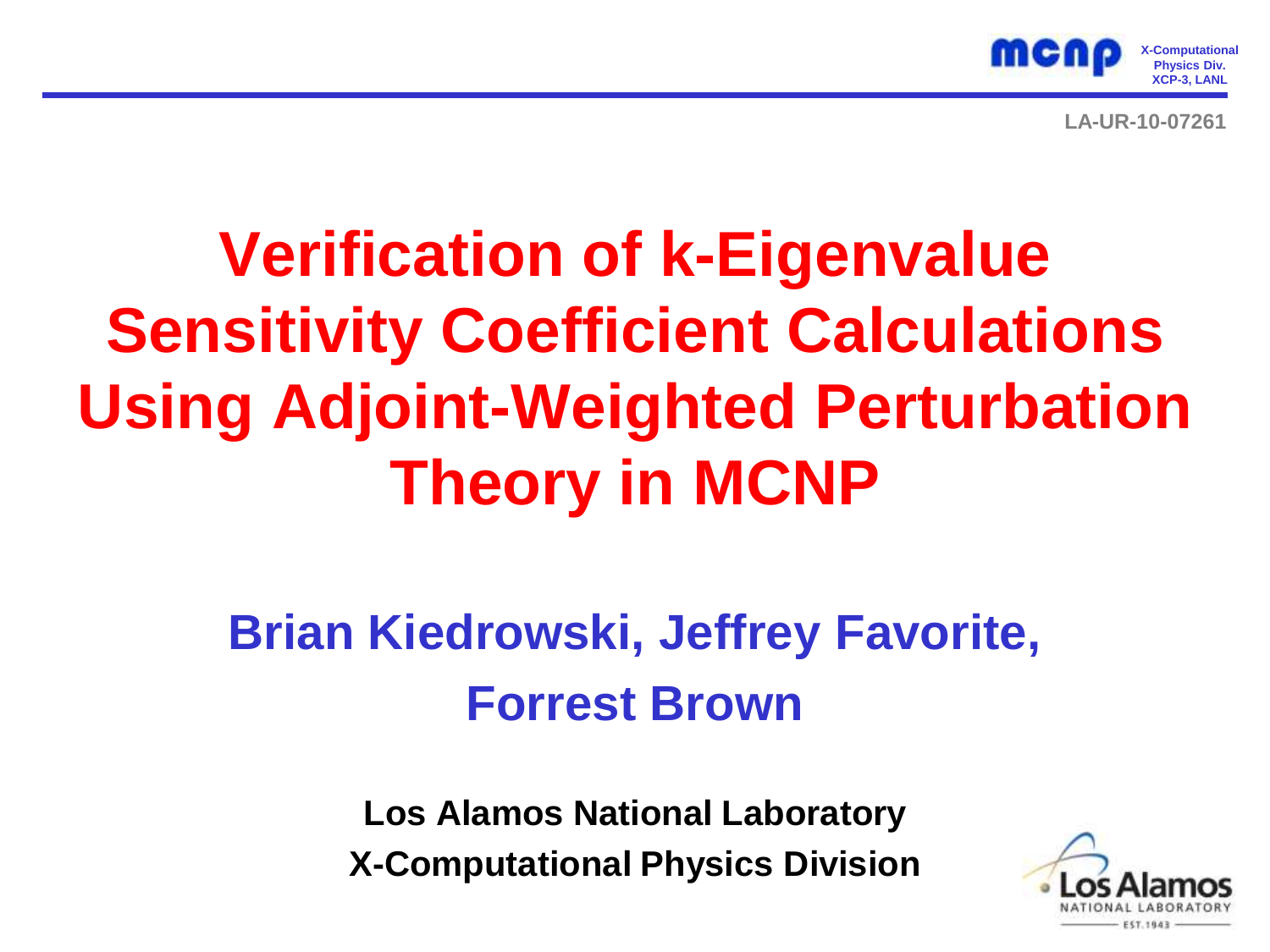

The adjoint-weighted perturbation capability in MCNP6 is employed to calculate sensitivity coefficients of k-eigenvalue to cross sections. The results from MCNP6 are compared against analytic solutions, discrete ordinates calculations, and with results generated by TSUNAMI-3D.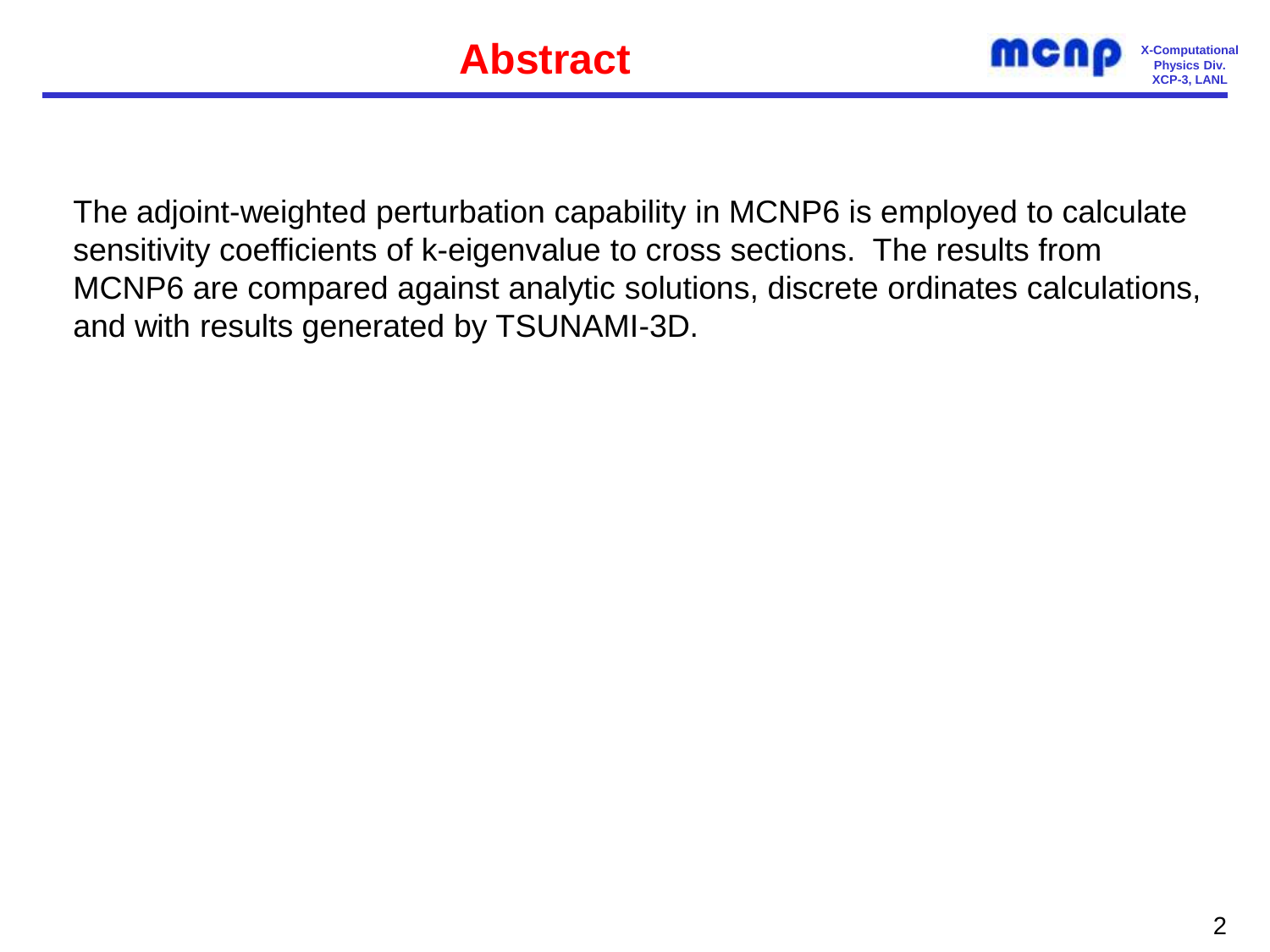

• **Calculating Sensitivity Coefficients**

### • **Verification**

- Analytic, infinite-medium solutions
- Discrete ordinates calculations
- TSUNAMI-3D comparisons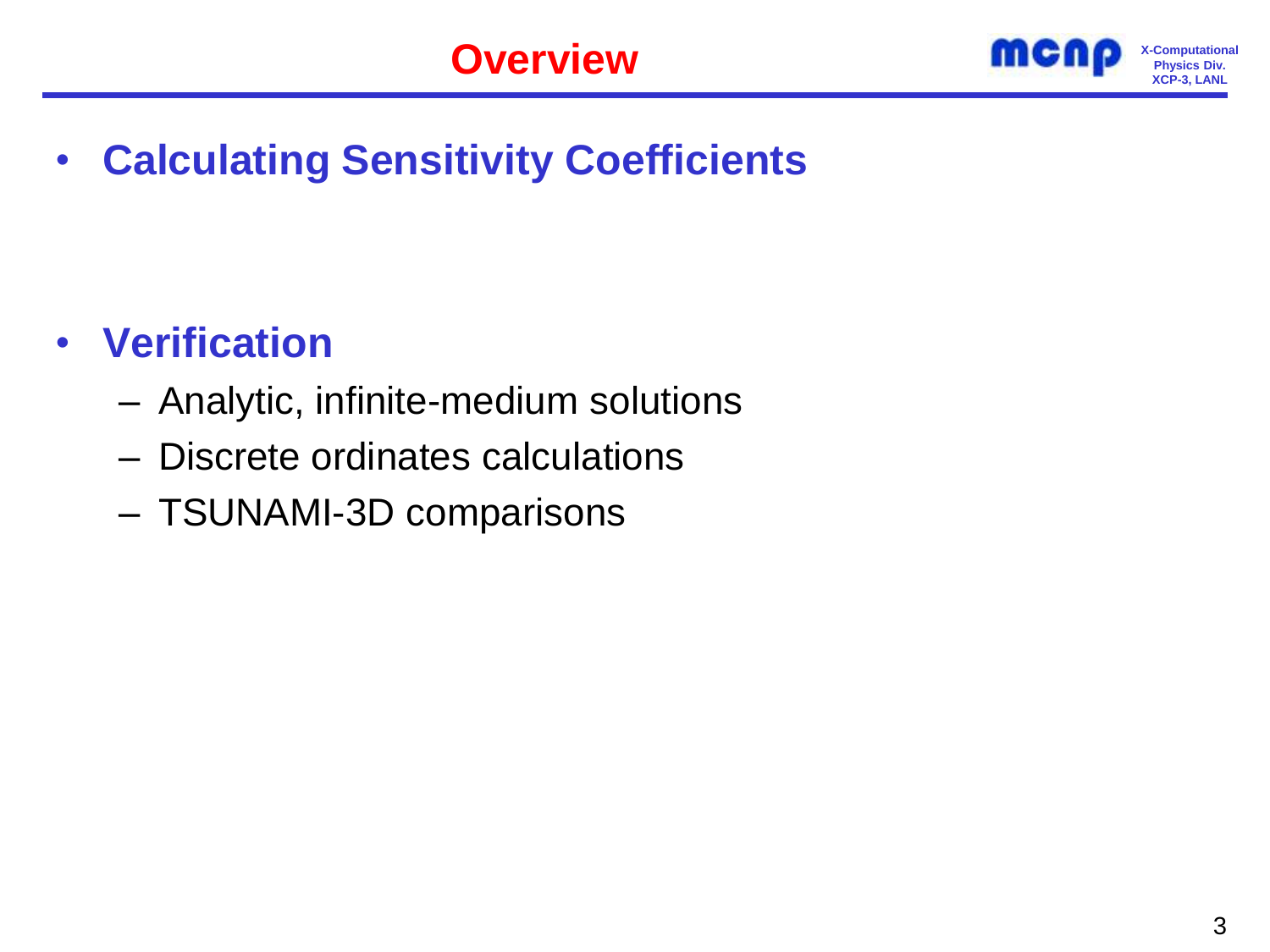

# **Sensitivity Coefficients**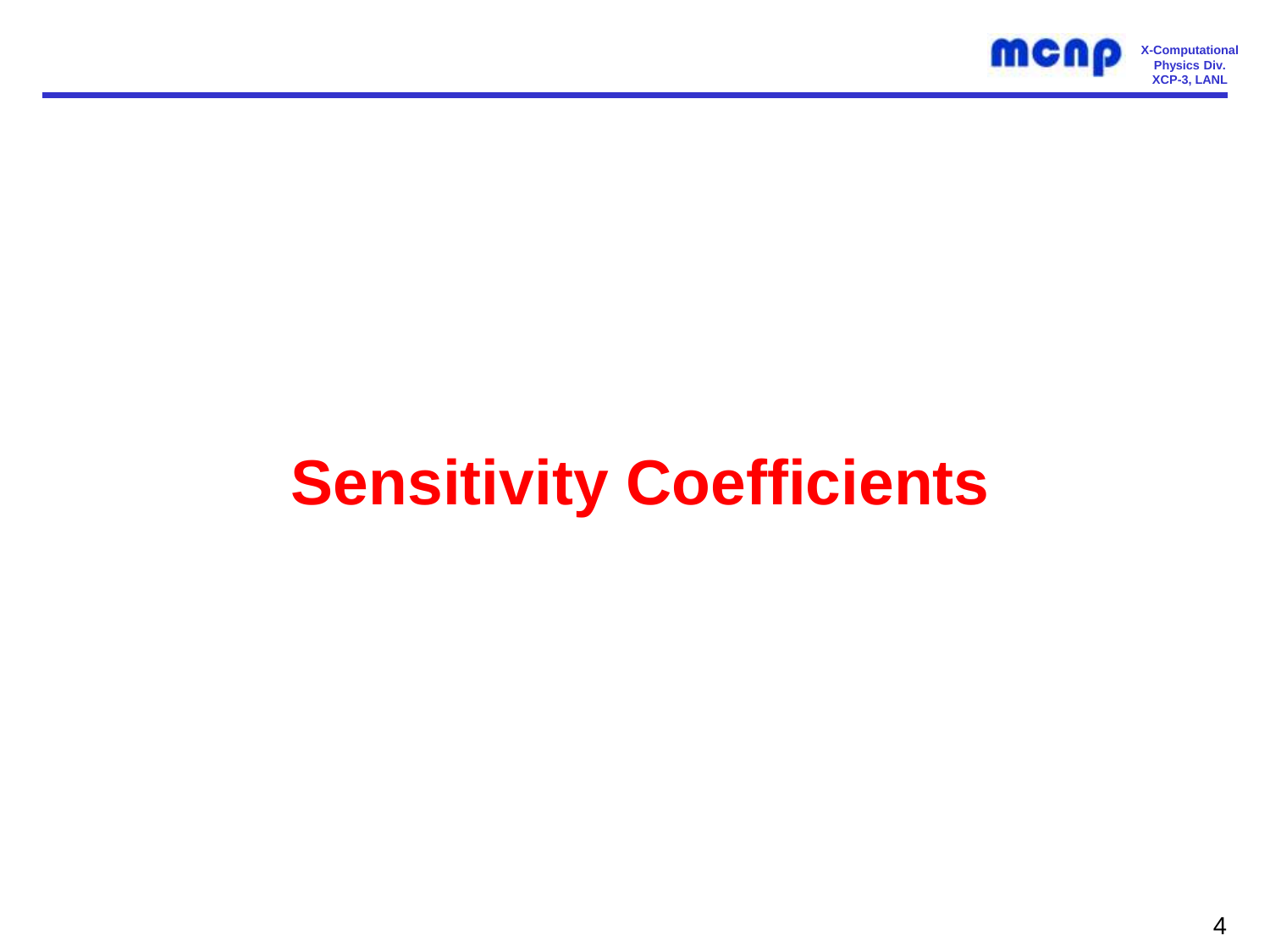

• Sensitivity to cross section  $\sigma_r$  a system response R is

$$
S_{R,\sigma_x} = \frac{\sigma_x}{R} \frac{\partial R}{\partial \sigma_x}
$$

• **Here,** *R* **is the** *k***-eigenvalue,**

$$
S_{k,\sigma_x} = \frac{\sigma_x}{k} \frac{\partial k}{\partial \sigma_x} \approx \frac{\sigma_x}{k} \frac{\Delta k}{\Delta \sigma_x}
$$

• **Approximation holds for small perturbation**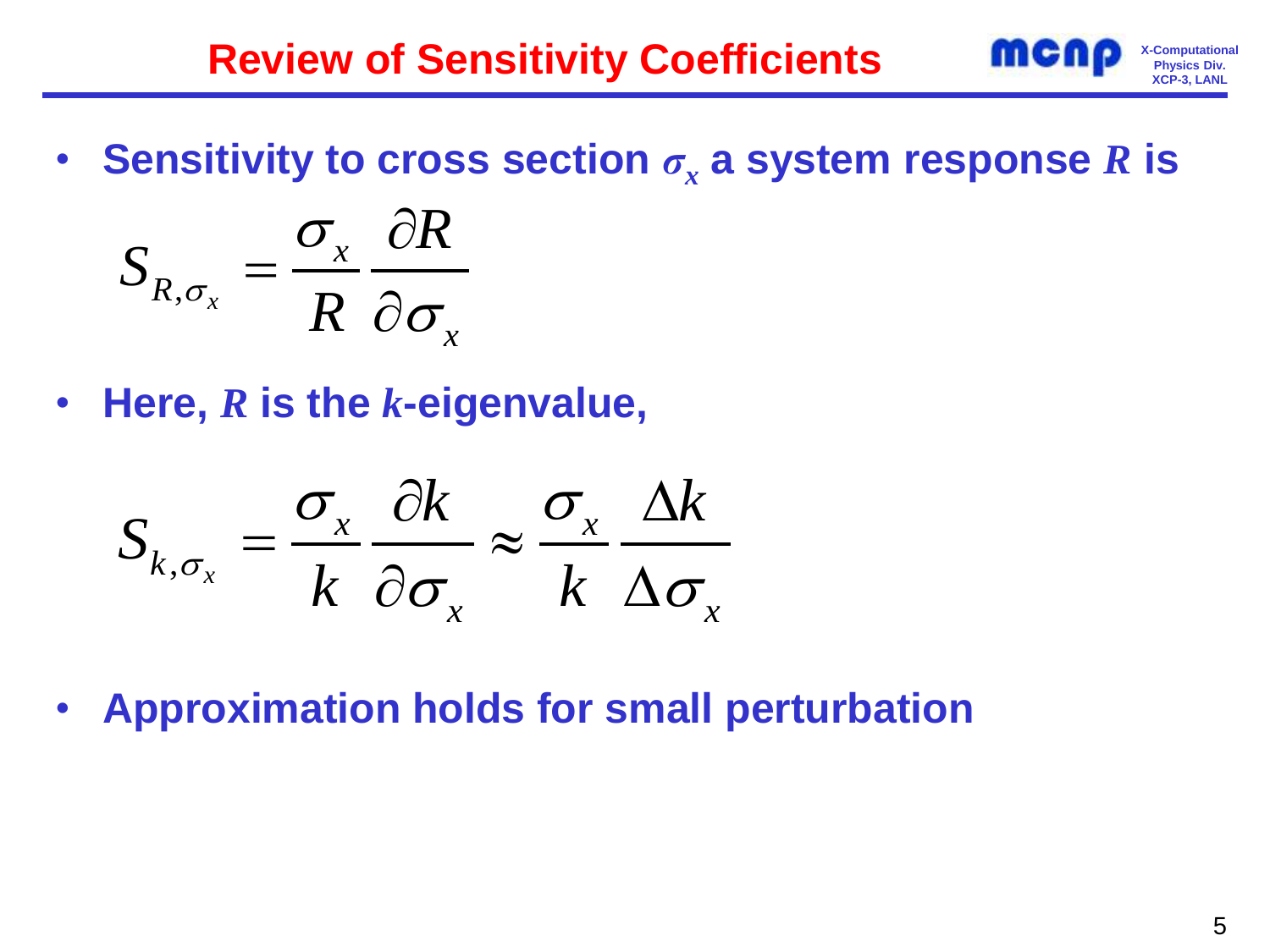

• **Adjoint-based perturbation theory provides the following:**

$$
k\Delta\rho=-\frac{\left\langle \psi^{\dagger},P\psi\right\rangle }{\left\langle \psi^{\dagger},F\psi\right\rangle }
$$

• **where**

$$
P = \Delta \Sigma_t - \Delta S - k^{-1} \Delta F
$$

- **This can be estimated with continuous-energy Monte Carlo. (See Kiedrowski, Brown, Wilson, PHYSOR 2010)**
- **Approximation: no scattering law perturbation!**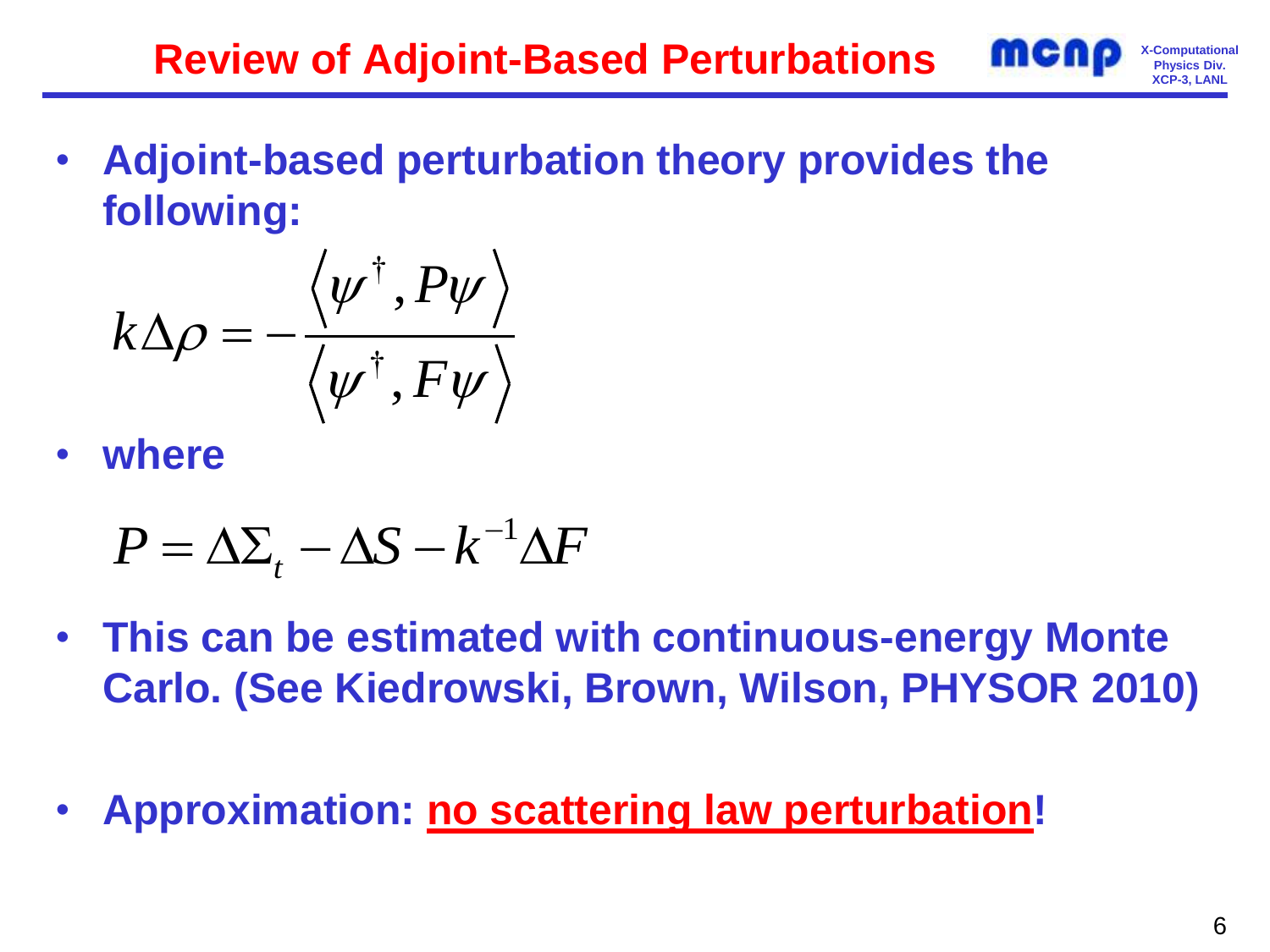**Computing Sensitivity Coefficients <b>Incipal** X-Computa



• **Express change in cross section as**

$$
\Delta \sigma_x = f \sigma_x
$$

• **Apply the relationship**

$$
\Delta k = k \frac{k \Delta \rho}{1 - k \Delta \rho}
$$

• **Compute sensitivity coefficients by**

$$
S_{k,\sigma_x} \approx \frac{1}{f} \frac{k\Delta\rho}{1 - k\Delta\rho}
$$

• **Quantity** *k***Δ***ρ* **scales linearly with** *f***; can make arbitrarily small until sensitivity becomes sufficiently precise.**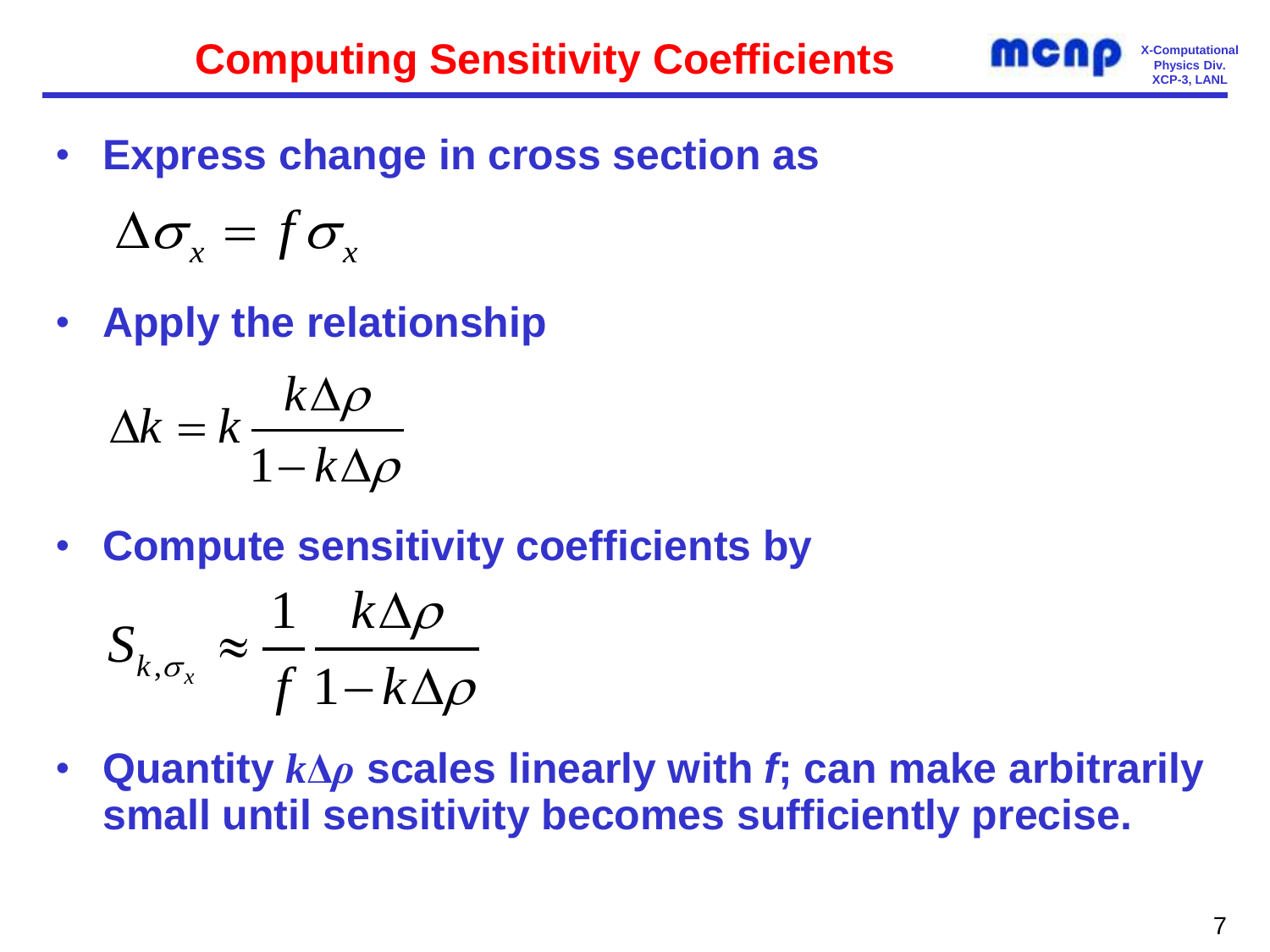

# **Analytic Verification Problem**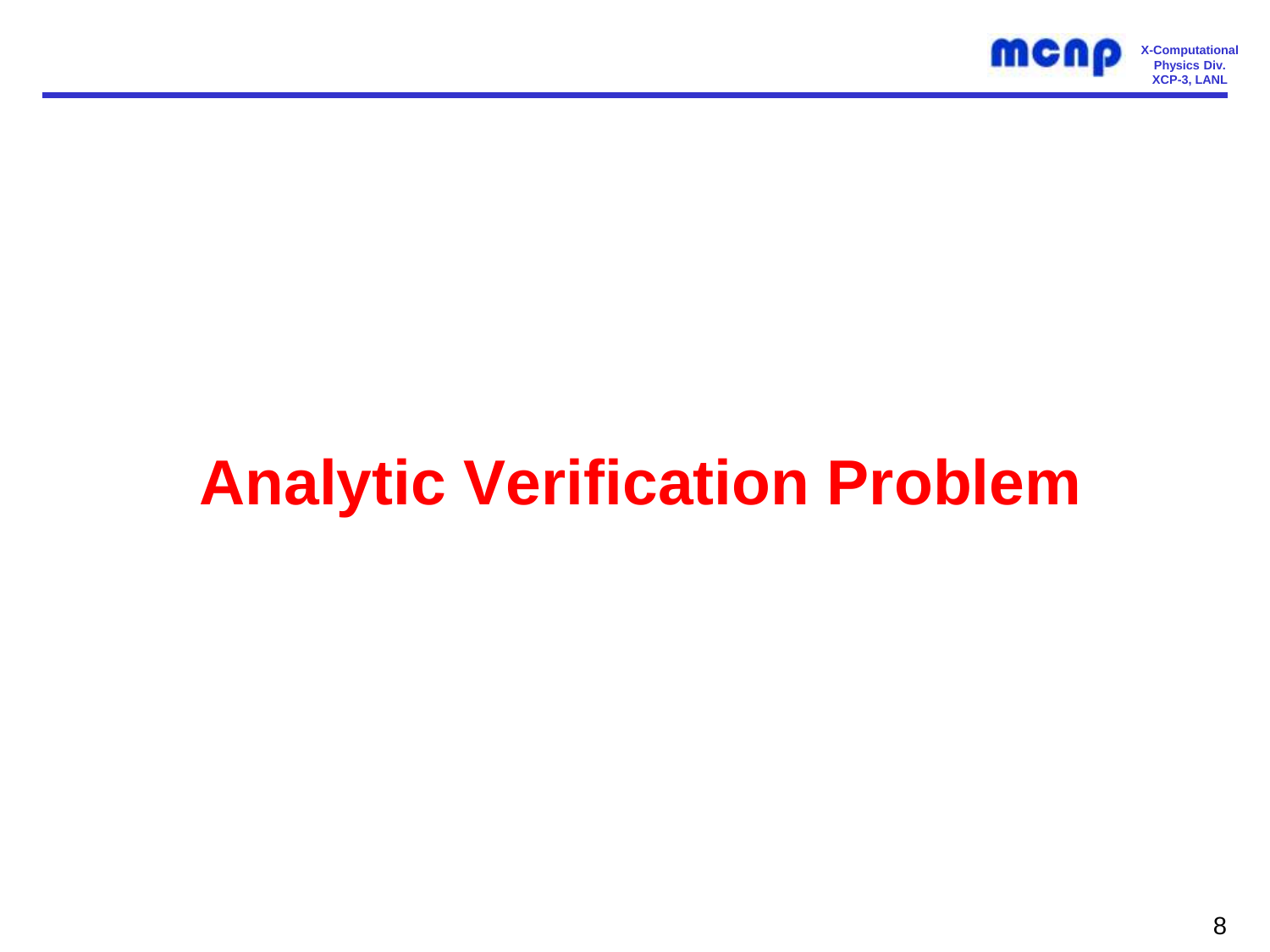

### • **Infinite-medium, multigroup problem:**

- Closed-form solutions simple to obtain
- **Two-group cross sections:**

| $\boldsymbol{g}$<br>0 |     |     | 11  | $\gamma$<br>↗ | $\mathbf{g}_l$ | $\frac{1}{2}$ sg2 |
|-----------------------|-----|-----|-----|---------------|----------------|-------------------|
|                       | 1/2 | 1/2 | 3/4 |               | 1/2            | 1/2               |
|                       |     |     | 9/2 |               |                |                   |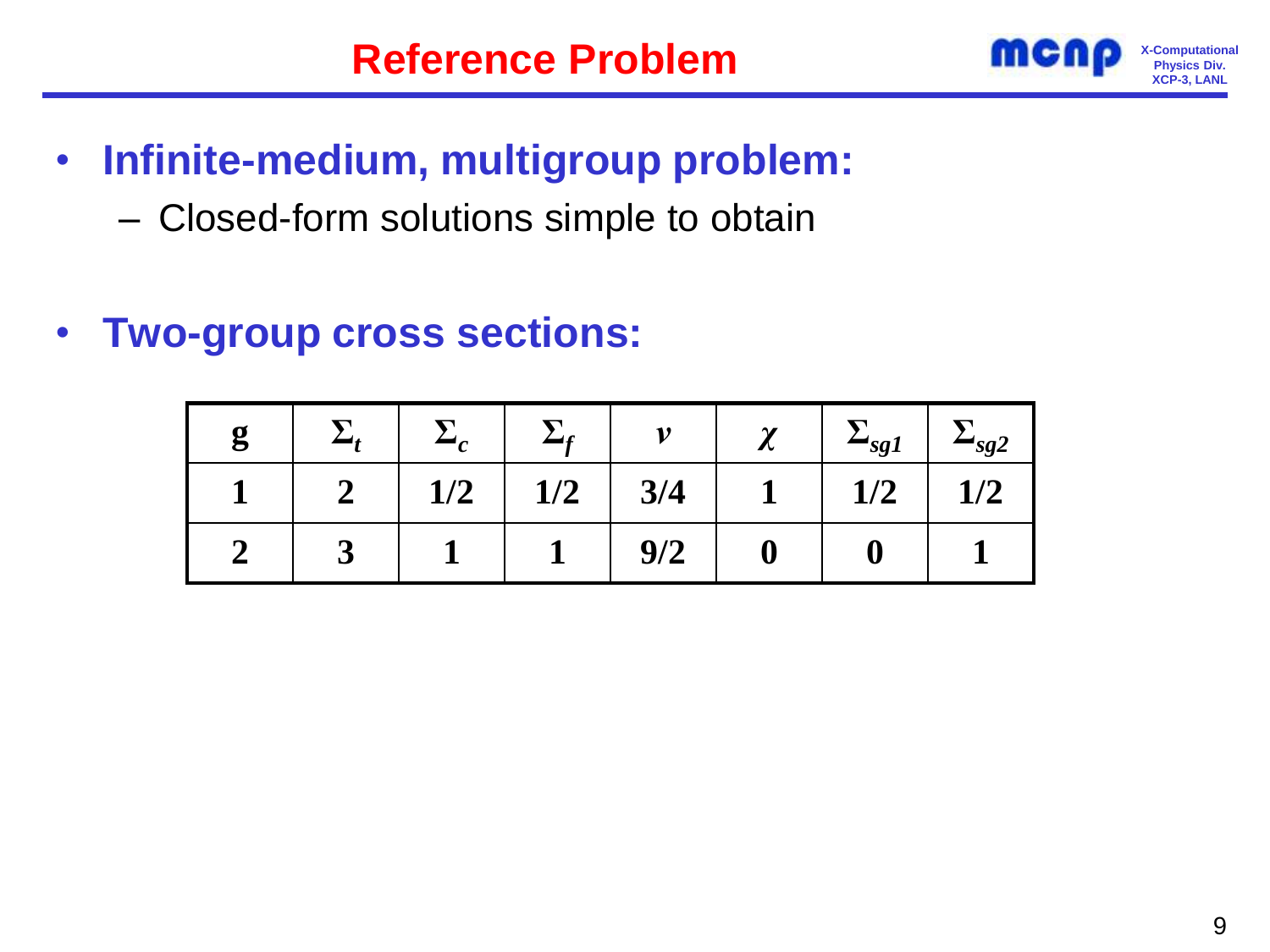

• **Solution for** *k***:**

$$
k = \frac{\nu \Sigma_{f1}}{\Sigma_{R1}} + \frac{\nu \Sigma_{f2}}{\Sigma_{R2}} \frac{\Sigma_{s12}}{\Sigma_{R1}} = 1
$$

• **Forward and adjoint solutions:**

$$
\psi_1 = 1 \qquad \psi_2 = \frac{\sum_{s12}}{\sum_{R2}}
$$

$$
\psi_1^{\dagger} = \frac{\Sigma_{R2}}{\nu \Sigma_{f2}}
$$

†  $\psi_2^{\dagger} = 1$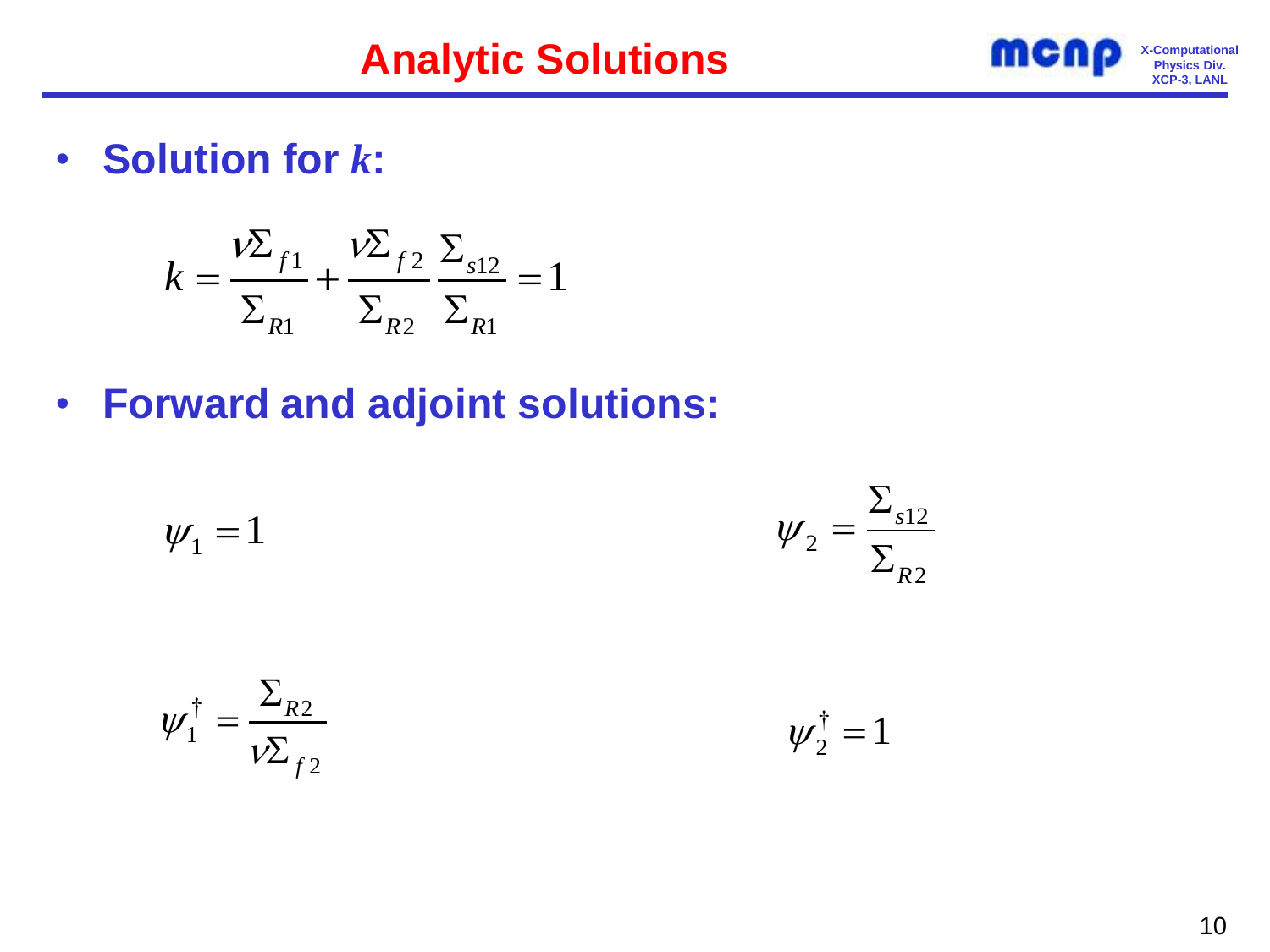

|                   | <b>Exact</b> | <b>MCNP</b>              | C/R     |
|-------------------|--------------|--------------------------|---------|
| $\sigma_{\rm c1}$ | $-1/3$       | $-0.333323 + 0.000135$   | 0.99997 |
| $\sigma_{c2}$     | $-3/8$       | $-0.374922 + 0.000195$   | 0.99979 |
| $\sigma_{f2}$     | 3/8          | $+0.375192 + -0.000263$  | 1.00051 |
| $\sigma_{s12}$    | 5/12         | $+0.416644 + (-0.000214$ | 0.99995 |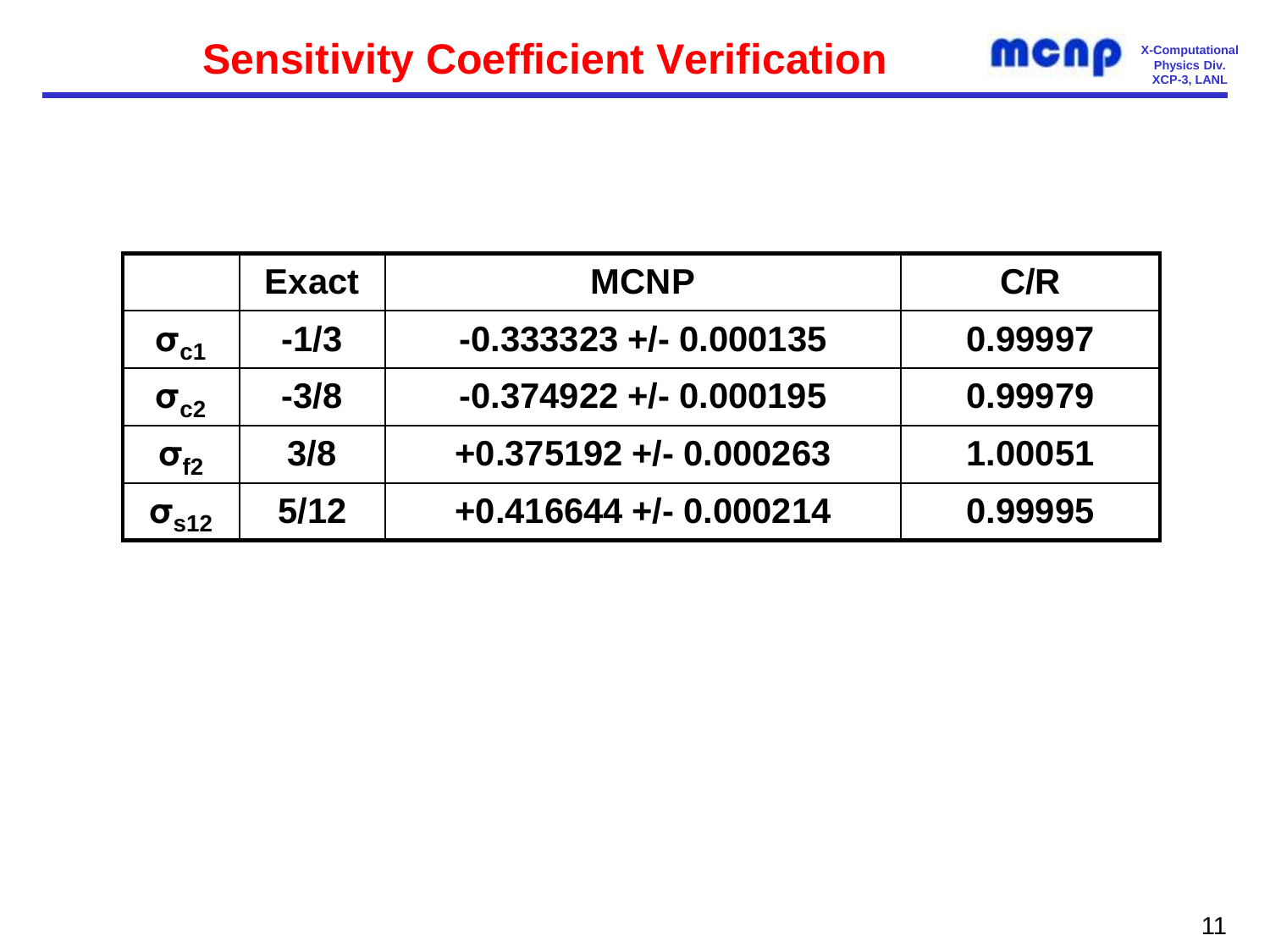

# **Discrete Ordinates Verification**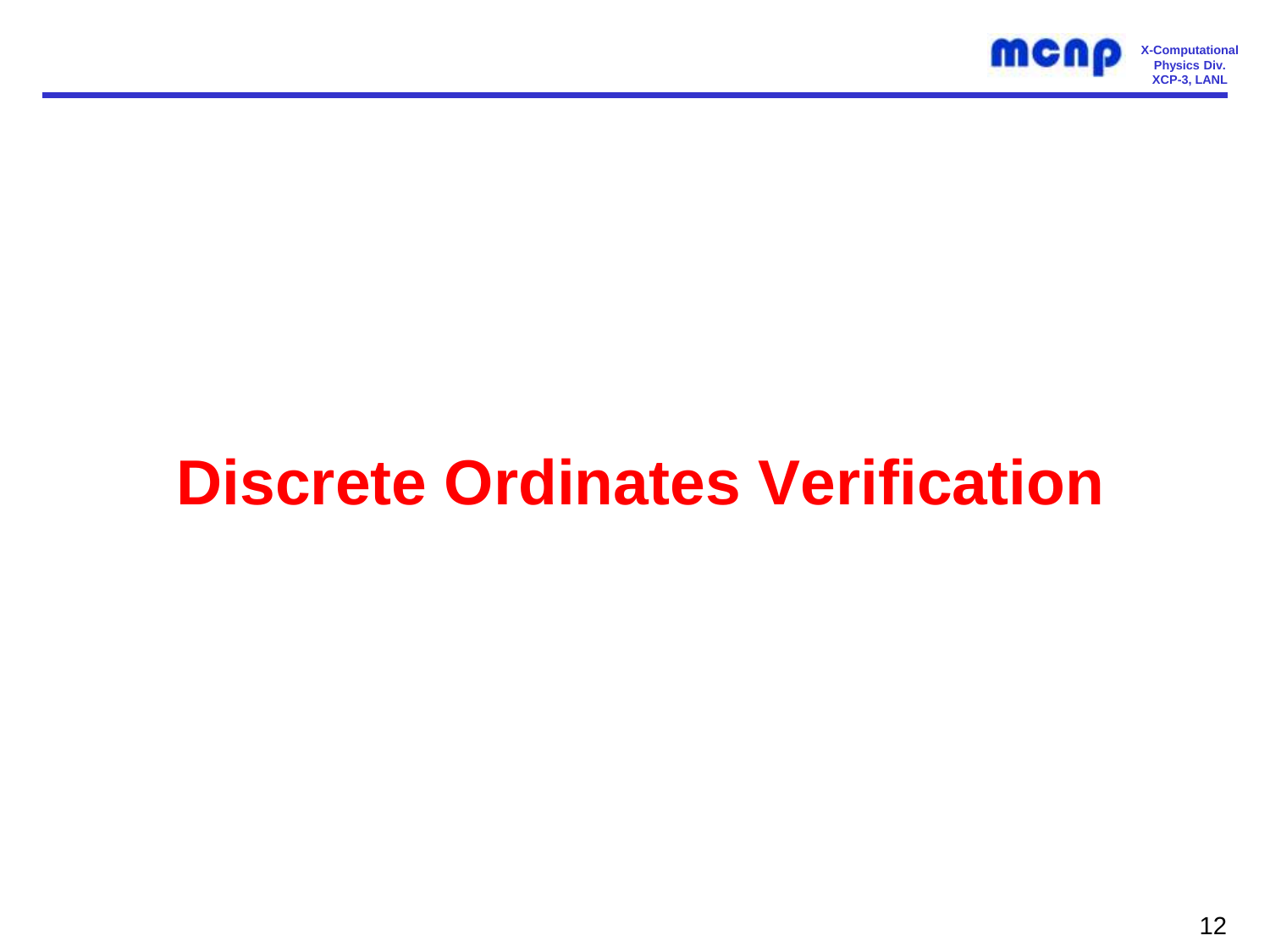

• **Modeled HEU-SOL-THERM-012 from ICSBEP Handbook in both MCNP and Partisn**



**for water density variation.**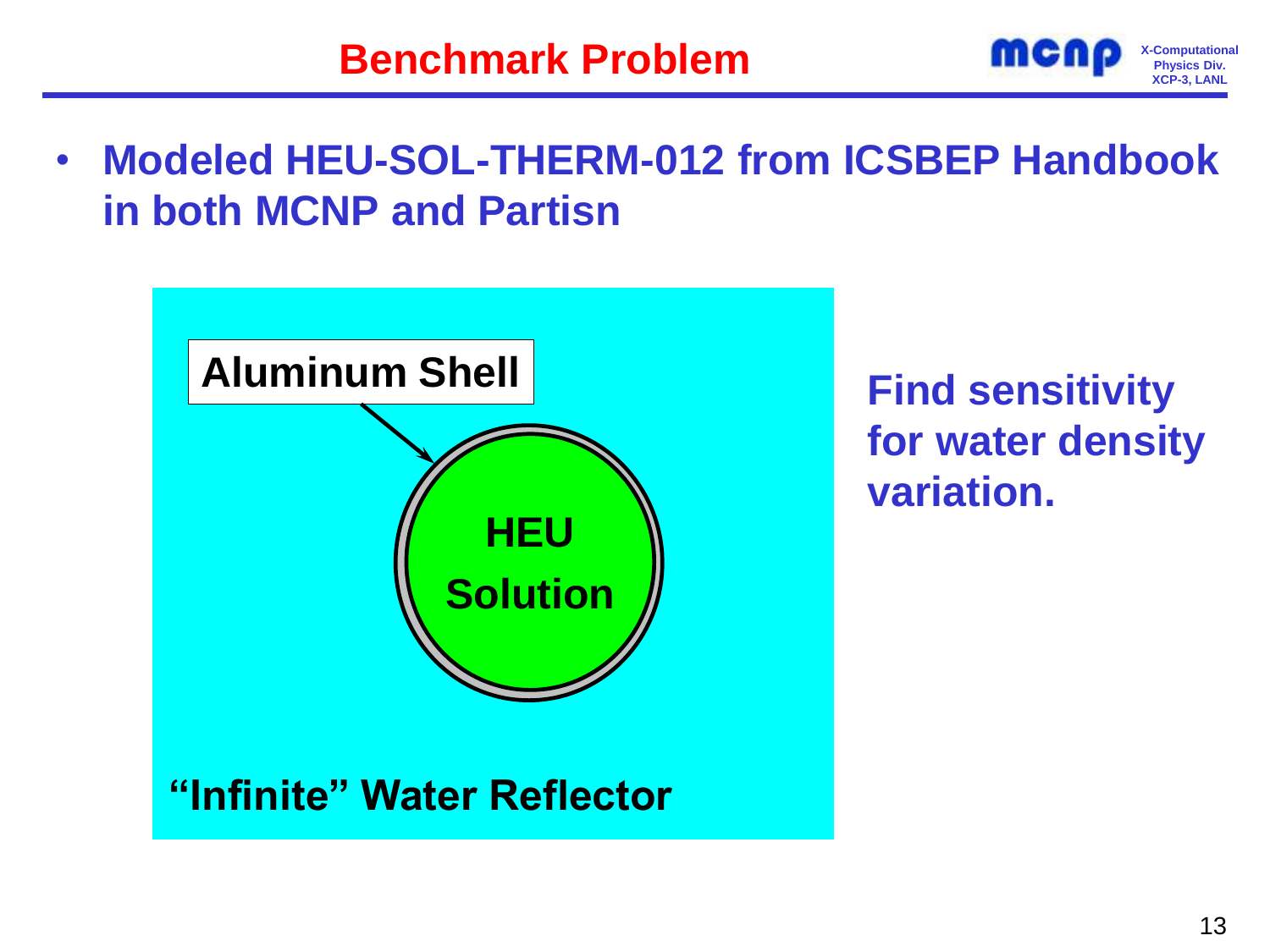

#### • **Problem chosen because:**

- Adjoint-based perturbation theory captures results compared to direct discrete ordinates calculation within 6 percent.
- Differential operator perturbation technique is different from direct calculation with adjoint by about 66%.
- Flux is nearly isotropic over large domain; approximation from no scattering law change should not have adverse impact

#### • **Result:**

| <b>Partisn</b> | <b>MCNP</b>             | C/R     |
|----------------|-------------------------|---------|
| 0.0157639      | $0.0160498 + 0.0004630$ | 1.01814 |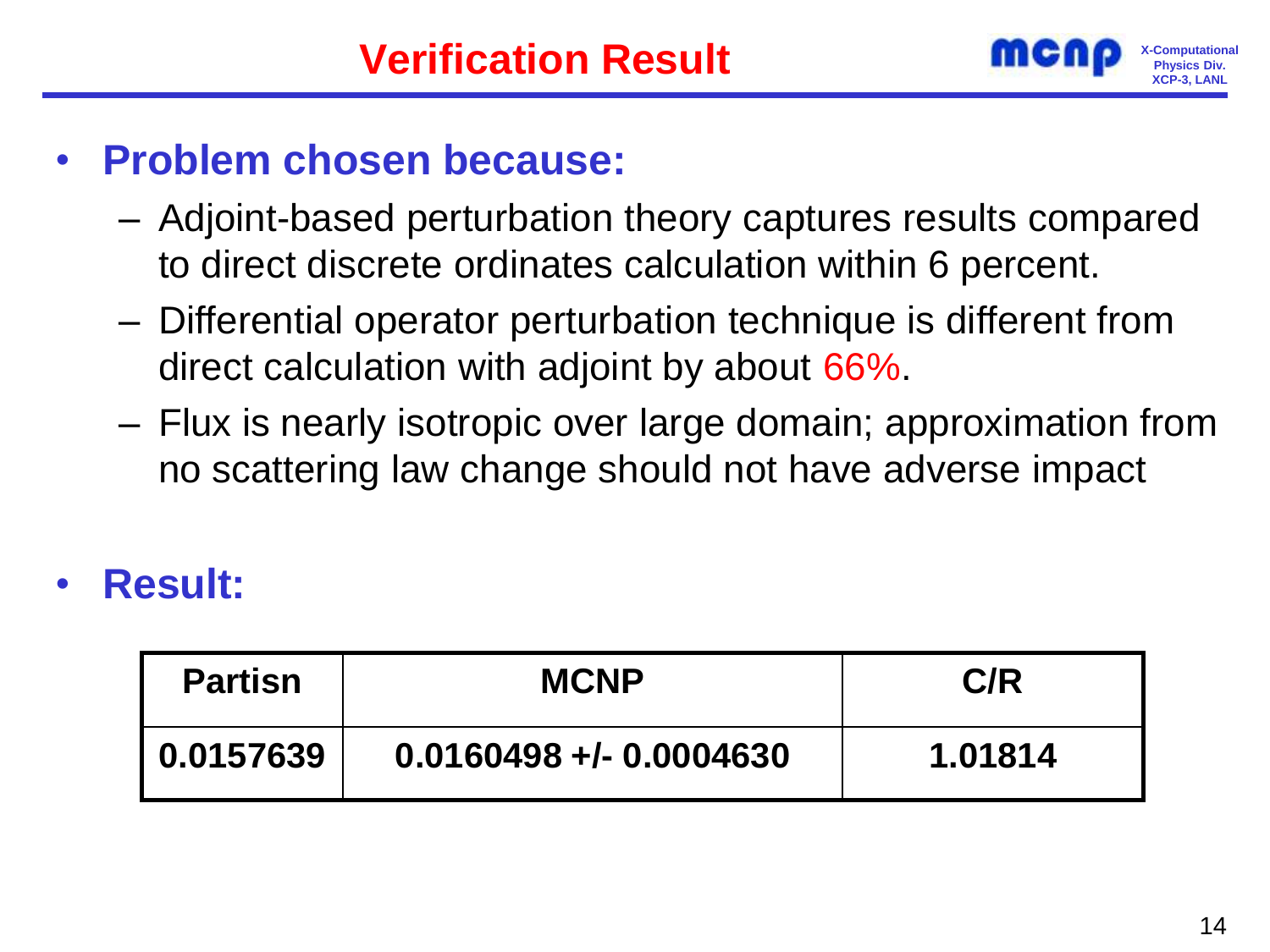

# **TSUNAMI-3D Comparison**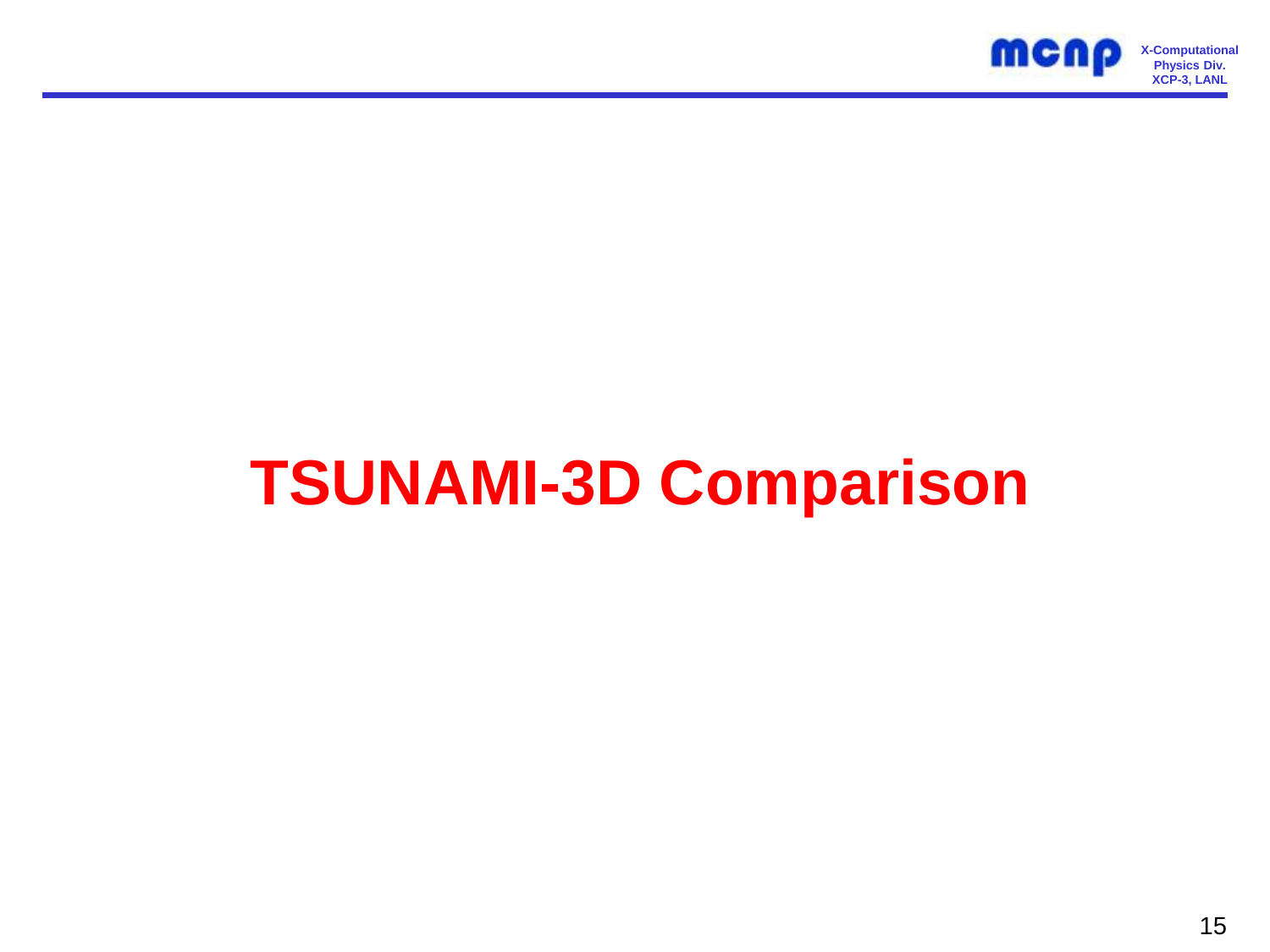

• **MCNP (ENDF-VI) compared against result generated by TSUNAMI-3D using 238-energy groups with KENO.**

- **Test problem: Bare, homogeneous sphere containing hydrogen, carbon, fluorine, and LEU (see B.T. Rearden, NS&E 2004).**
	- Anisotropic scattering is important!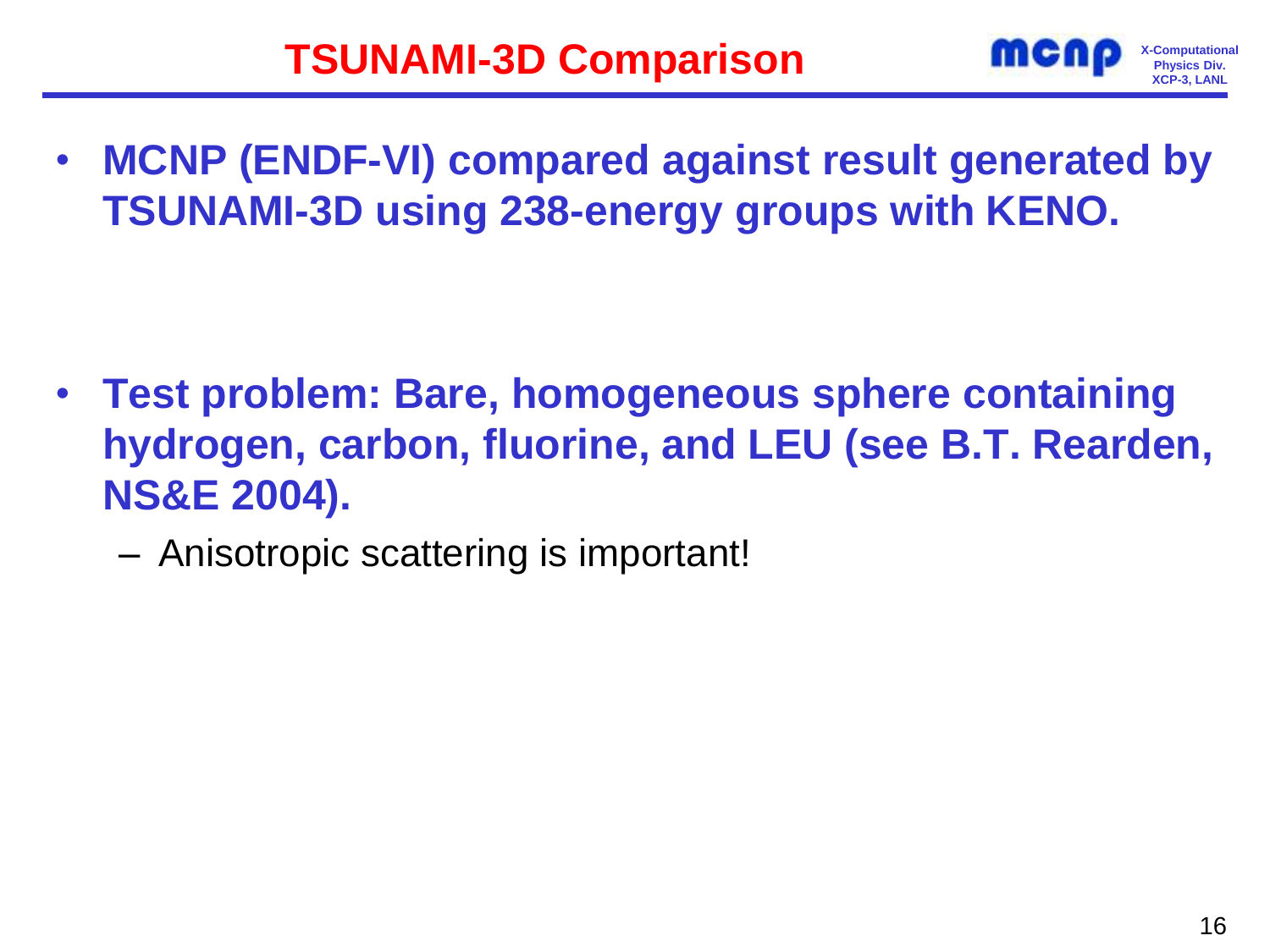

|                  | <b>TSUNAMI-3D</b>       | <b>MCNP</b>             | C/R   |
|------------------|-------------------------|-------------------------|-------|
| Total            | $+3.314 \times 10^{-1}$ | $+3.173 \times 10^{-1}$ | 0.957 |
| <b>Capture</b>   | $-5.081 \times 10^{-1}$ | $-5.019 \times 10^{-1}$ | 0.988 |
| <b>Fission</b>   | $+3.964 \times 10^{-1}$ | $+3.978 \times 10^{-1}$ | 1.004 |
| <b>Elastic</b>   | $+4.115 \times 10^{-1}$ | $+4.219 \times 10^{-1}$ | 1.025 |
| <b>Inelastic</b> | $+2.950 \times 10^{-2}$ | $+2.198 \times 10^{-2}$ | 0.745 |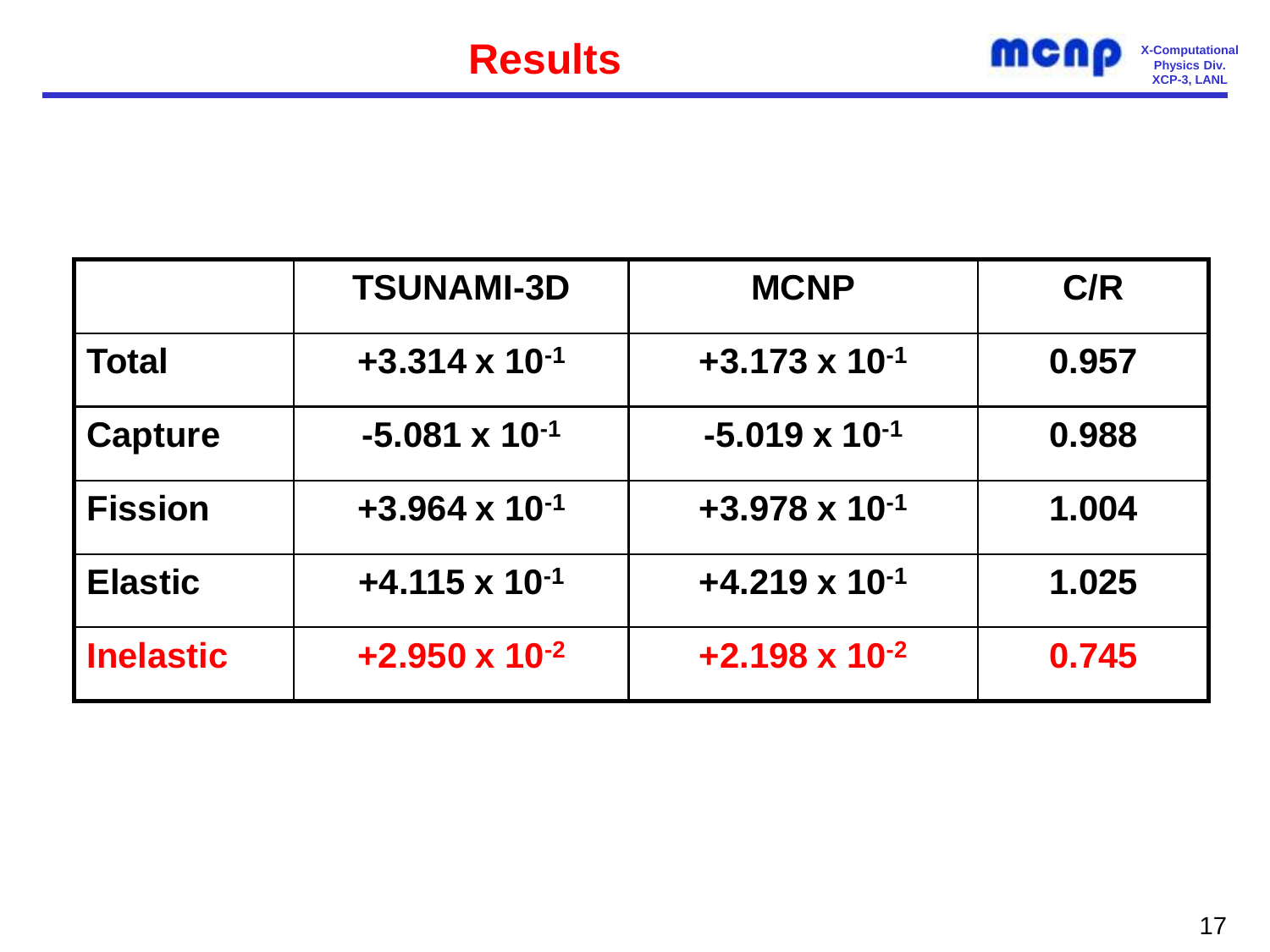

• **Fission and capture agree within 2%, inelastic scatter is different by more than 25%.**

• **Differences in scattering (both elastic and inelastic) are worse on a per-isotope sensitivity basis**

- **Evidence points to MCNP approximation of not perturbing energy/angle transfer laws**
	- Note: differential operator also struggles with scattering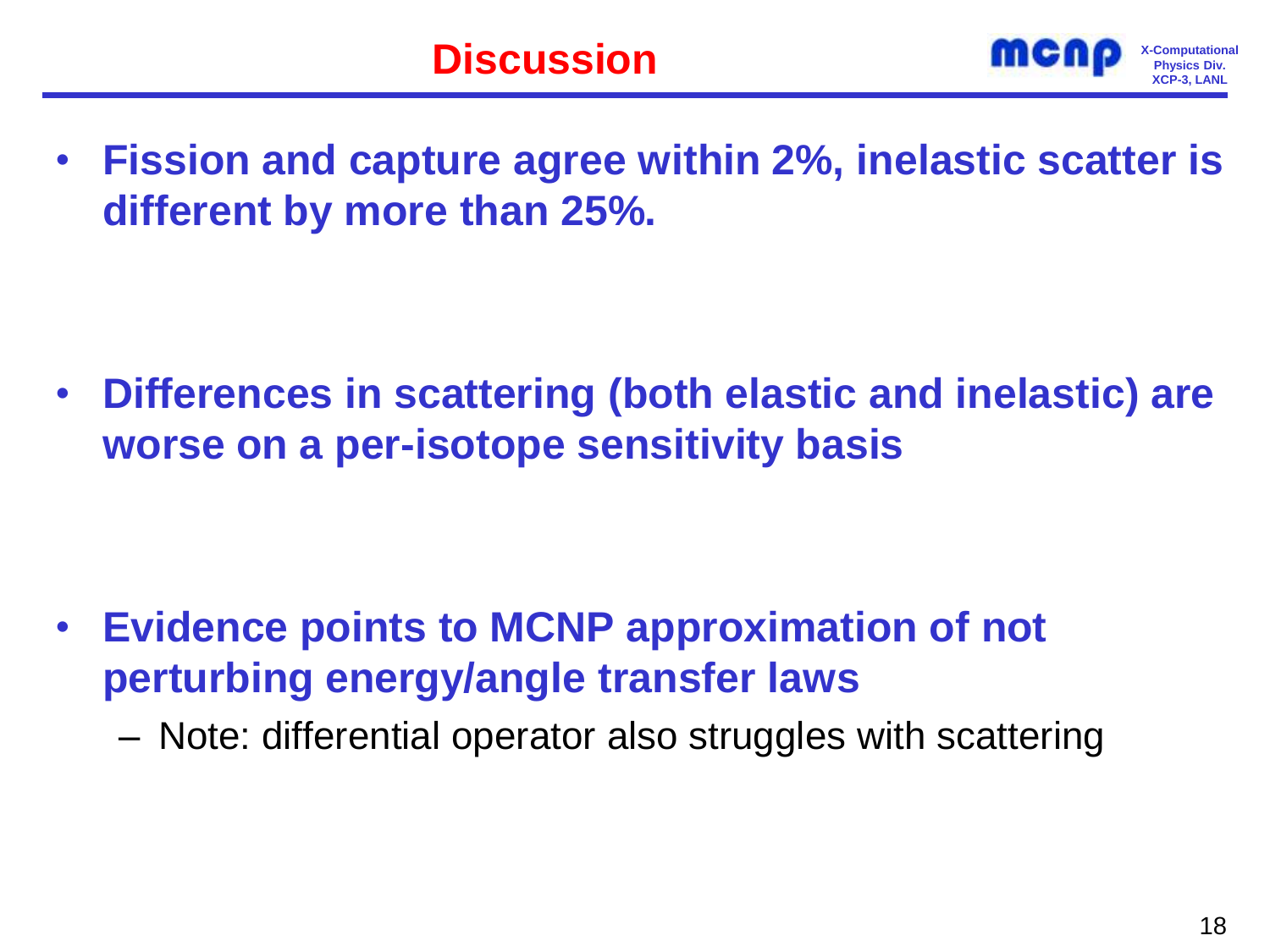### **Prophysics Div. P1 in a Similar Problem\* MCNP** *X-Computation*





**\*Figure courtesy of B.T. Rearden of ORNL**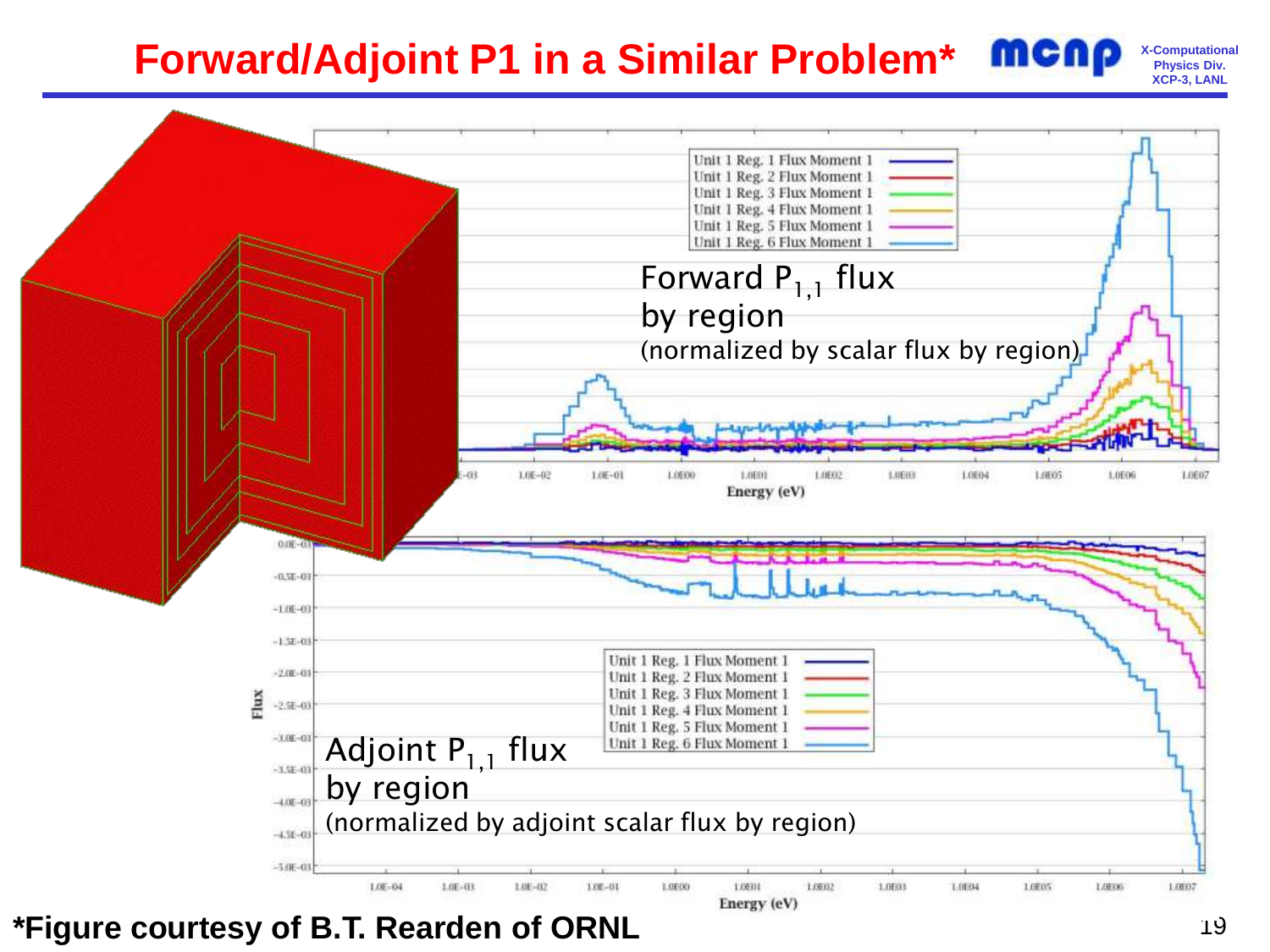

## **Summary**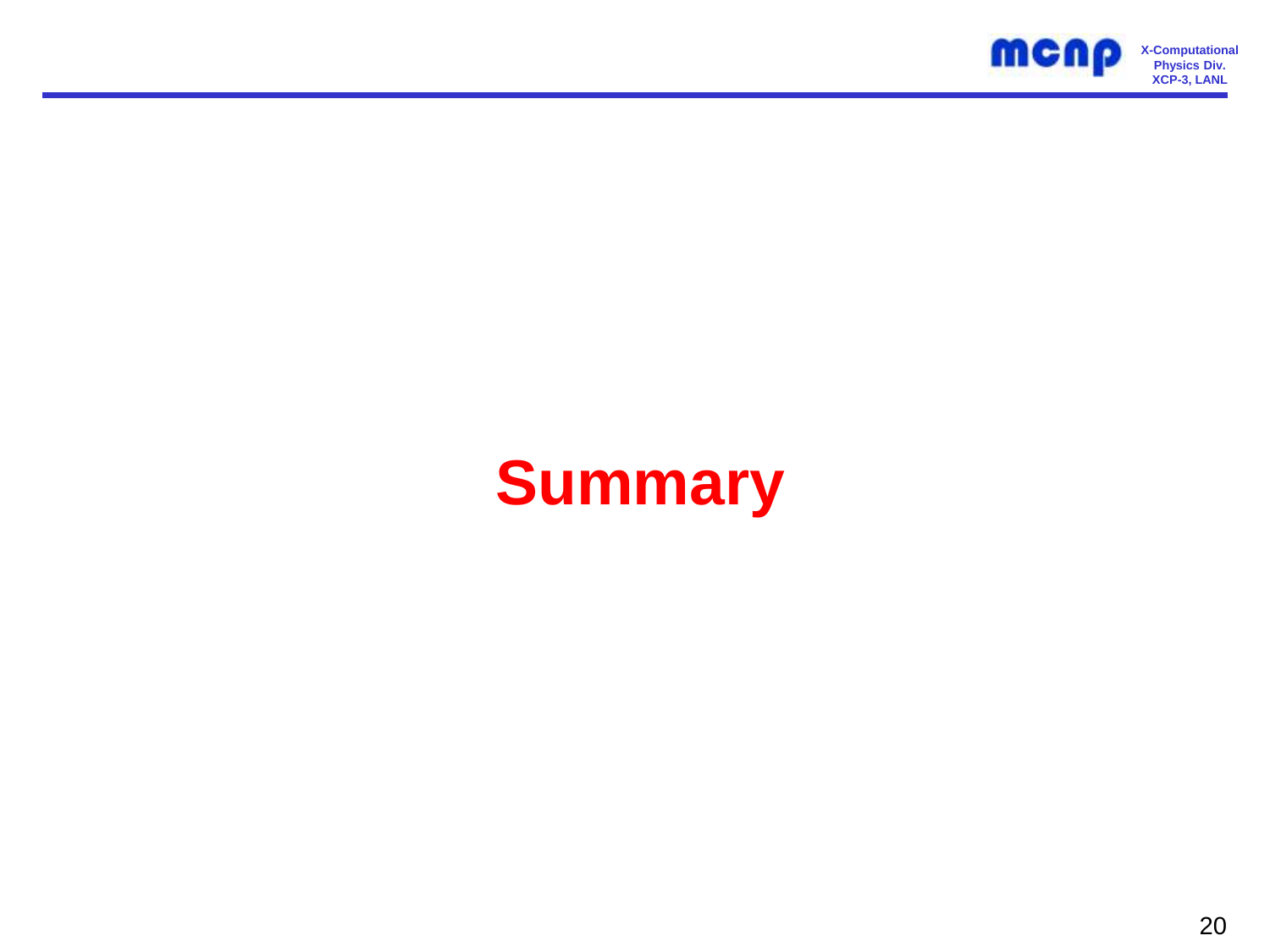

• **MCNP adjoint-perturbation capability shows good agreement when scattering law perturbation is not significant (i.e., fission cross section perturbations)**

• **Future work is needed on perturbing continuousenergy scattering laws**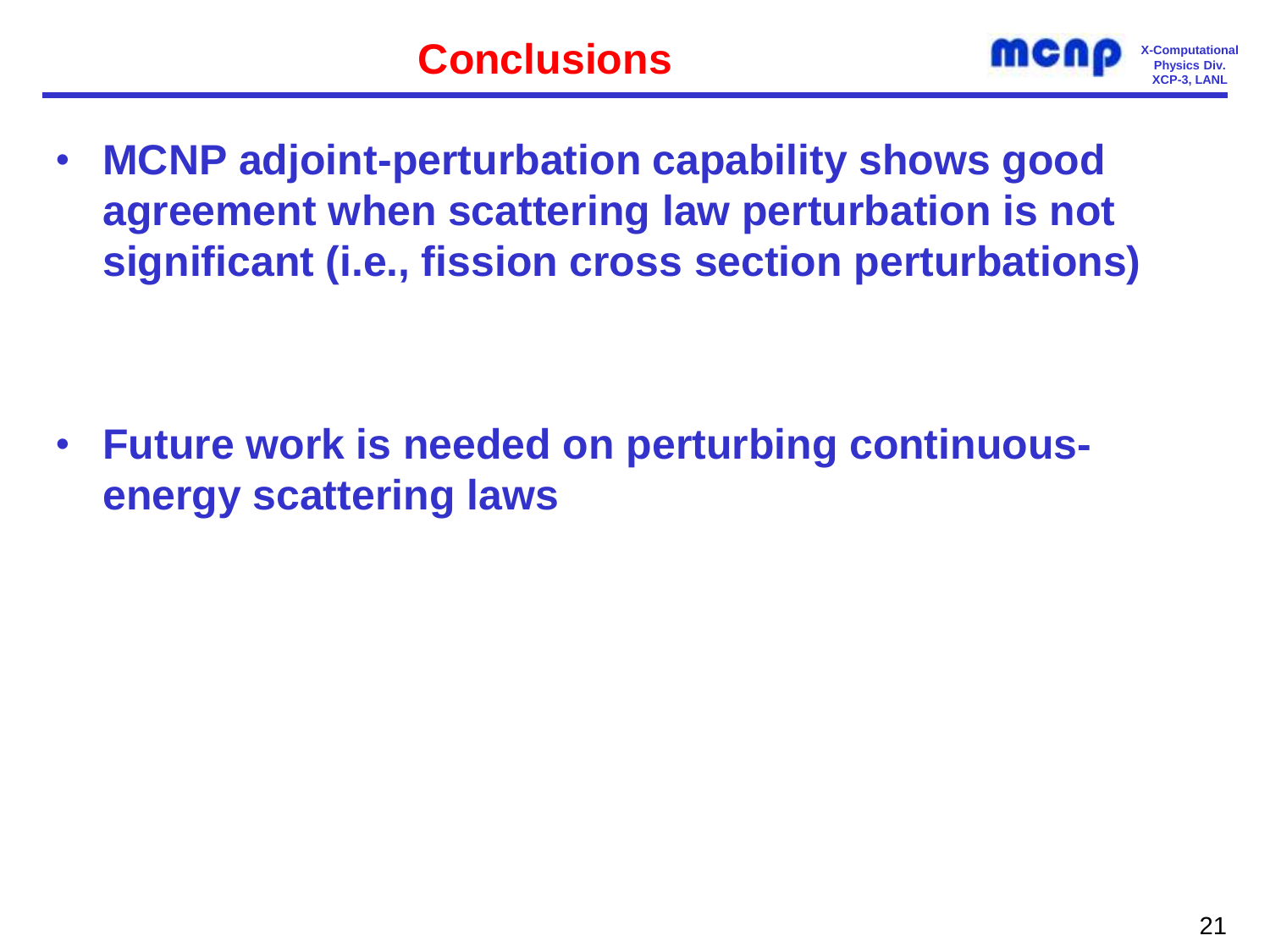- **X-5 MONTE CARLO TEAM, "MCNP – A General N-Particle Transport Code, Version 5 – Volume I: Overview and Theory," LA-UR-03-1987, Los Alamos National Laboratory (2003).**
	- **H. RIEF, "Generalized Monte Carlo Algorithms for Correlated Sampling and a Second-Order Taylor Series Approach,"**  *Ann. Nucl. Energ.***, 11, 455 (1984).**
	- **G.I. BELL and S. GLASSTONE,** *Nuclear Reactor Theory***, Van Norstrand Reinhold, New York, New York (1970).**
	- **J.A. FAVORITE, "Eigenvalue Sensitivity Analysis Using the MCNP5 Perturbation Capability,"** *Proc. Nuclear Criticality Safety Division Topical Mtg.***, Richland, Washington, Sep. 13-17 (2009).**
	- **R.E. ALCOUFFE et al., "PARTISN: A Time-Dependent, Parallel Neutral Particle Transport Code System," LA-UR-08-7258, Version 5.89, Los Alamos National Laboratory (November 2008).**
- **B.T. REARDEN, "TSUNAMI-3D: Control Module for Three-Dimensional Cross-Section Sensitivity and Uncertainty Analysis for Criticality," ORNL/TM-2005/39 Version 6, Oak Ridge National Laboratory (2009).**
- **B.C. KIEDROWSKI, F.B. BROWN, and P.P.H. WILSON, "Calculating Kinetics Parameters and Reactivity Changes with Continuous-Energy Monte Carlo,"** *Proc. PHYSOR 2010***, Pittsburgh, Pennsylvania, May 9-14 (2010).**
- **M. PITTS, F. RAHNEMA, and T.G. WILLIAMSON, "Water-Reflected 91-Liter Sphere of Enriched Uranium Oxyfluoride Solution," HEU-SOL-THERM-012 in**  *Handbook of Evaluated Criticality Safety Benchmark Experiments***, NEA/NSC/DOC(95)03 (2007).**
- **B.T. REARDEN, "Perturbation Theory Eigenvalue Sensitivity Analysis with Monte Carlo Techniques,"** *Nucl. Sci. Eng.***, 146, 367-382 (2004).**